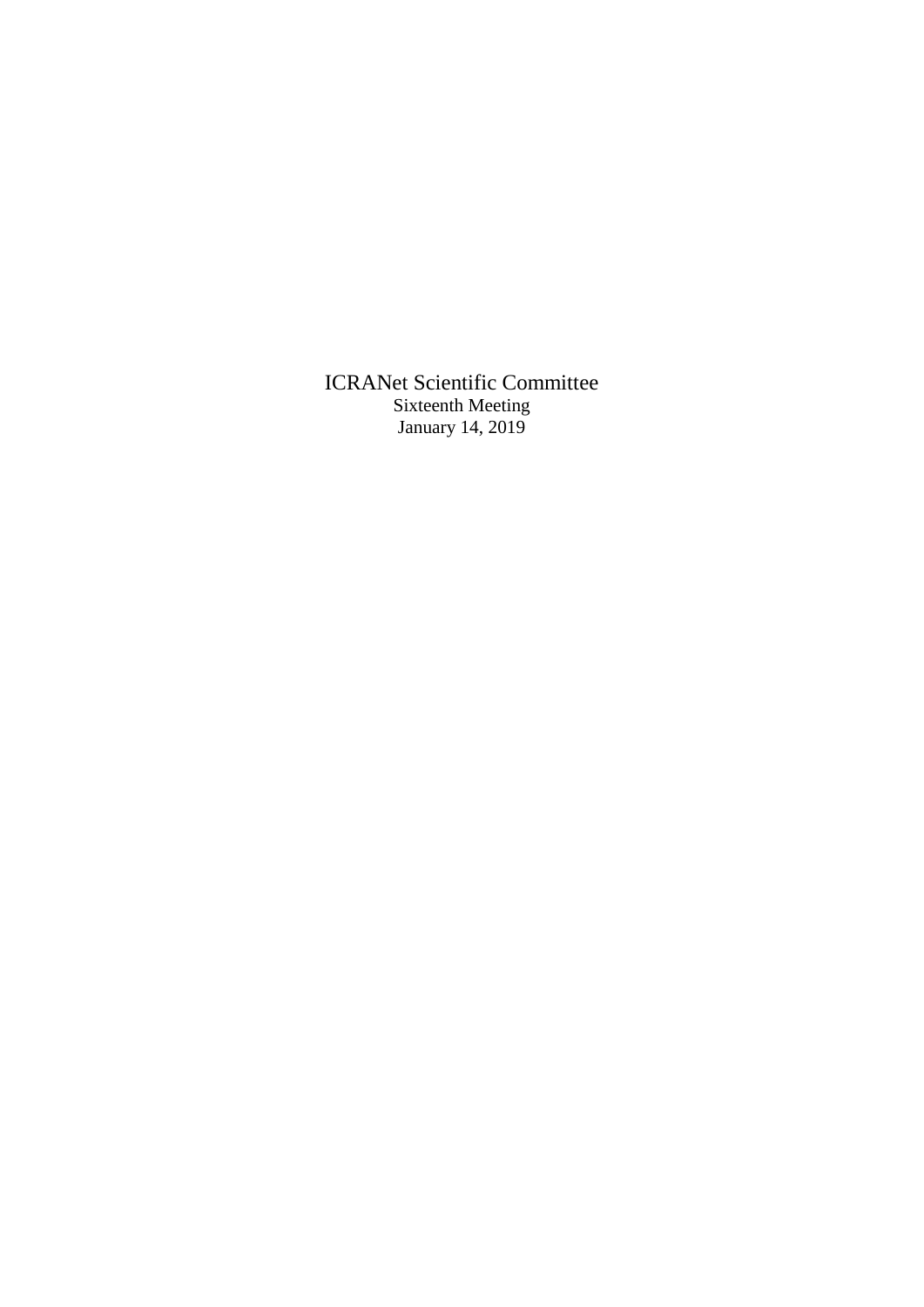The meeting starts at 12:00 am of January 14, 2019 at ICRANet Headquarters in Pescara (Italy).

The following members are present: Prof. Manuel Malheiro (Representative of Brazil, ad interim, Video Conference) Prof. Carlo Luciano Bianco (Representative of ICRA) Prof. Massimo Della Valle (Representative of Italy, Chairman) Prof. Jorge Rueda on behalf of Prof. Christopher Fryer (Representative of the Arizona University) Prof. Remo Ruffini (Director of ICRANet) Prof. Narek Sahakyan (Representative of Armenia, Video Conference)

The additional following persons are present: Prof. Vladimir Belinski (ICRANet Faculty) Prof. Paolo Giommi (ASI, Italy) Dr. Li Liang (ICRANet post-doc) Rahim Moradi (IRAP PhD student) Prof. Gregory Vereshchagin (ICRANet Faculty) Prof. She-Sheng Xue (ICRANet Faculty) Dr. Yu Wang (ICRANet post-doc)

The meeting is chaired by Prof. Massimo Della Valle and the minutes are taken by the Director.

1. The Chairman invites the Director to present the report to the Committee. The Director presents the report to the Committee, inviting ICRANet scientists to illustrate their respective fields of research.

The report of the Director includes:

- the presentation of Dr. Narek Sahakyan, Director of ICRANet-Yerevan, on the topic "*High Energy Gamma-rays from Active Galactic Nuclei*" on the main scientific results and activities carried on in ICRANet Seat in Armenia in 2018. In particular, he recalls the active role of 5 PhD students enrolled in Armenia. He underlines that ICRANet-Yerevan is a full member of MAGIC collaboration and takes part in all associated activities, including the next meeting of MAGIC collaboration in June 24-28, 2019. The main activity of the group concerns gamma-ray emission from AGNs. In this regard, the Director invites Yu Wang to illustrate the activities of data analysis based on deep machine learning algorithms using neural networks. Prof. Paolo Giommi comments on the presentation, underlying the importance of joint collaboration with the group. In connection to this work, the Director mentions the expected collaboration with China, in particular with Tsinghua University.
- the presentation of Prof. Paolo Giommi "*The ICRANet Brazilian Science Data Center (BSDC) and Multi-frequency selection and studies of blazars*", on the scientific collaboration of ICRANet with Brazil. He mentions the Open Universe initiative, of which ICRANet is one of the promoter. He reports on development of BSDC and numerous agreements with scientists to provide data for BSDC. Problems in interruption of services at CBPF, where the BSDC is currently based, are mentioned, as well as the effort of Porf. Ulisses Barres de Almeida in overcoming these temporary difficulties. Prof. Giommi reports also on the development of new data analysis techniques and publications in leading refereed journals, including Science. The Director and Prof. Manuel Malheiro discuss about the preparation of a new proposal for the Memorandum of Understanding between ICRANet and CAPES.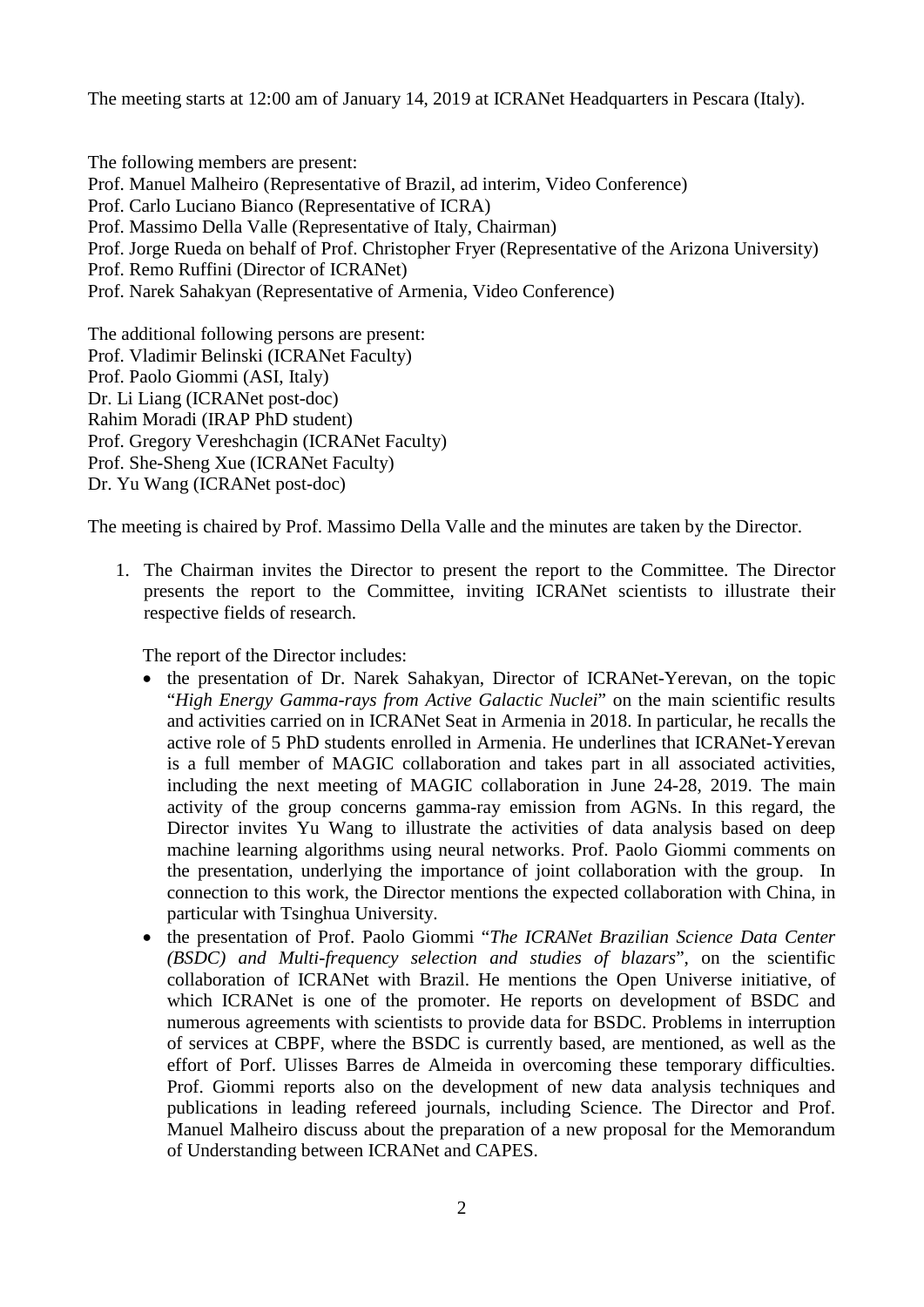- Prof. Vladimir Belinski illustrates his scientific results on the topic "*Exact solutions of Einstein and Einstein-Maxwell equations*". In particular, the activities of Professors Hernando Quevedo, Tibault Damour and George Alexeev, collaborating with ICRANet, are mentioned. New results in traditional topics, including cosmological singularities and stationary solutions of Einstein-Maxwell equations, are reviewed. In this regard, the Director comments on the recent results related to classical results of Wald, obtained by the group including himself, Jorge Rueda, Yu Wang and Rahim Moradi, underlying those very important new results and the necessity to review the previous results obtained in the field of gamma-ray bursts.
- Prof. Carlo Luciano Bianco summarizes his scientific activities on the topic "*Gamma-Ray Bursts*". He underlines important new results, in particular the constraints on the Lorentz factor, published in 2018.
- The Director invites Prof. Gregory Vereshchagin to illustrate his results for 2018 on the topic "*Theoretical Astroparticle Physics*". Prof. Vereshchagin reports on his recent results and mentions that, following the defense of his doctorate thesis, the higher state committee of Belarus has awarded him the title "Doctor of Sciences", which is the highest national habilitation degree. He also mentions the translation of the book "*Relativistic kinetic theory*" he co-authored with Alexey Aksenov, published by Cambridge University press in 2017 into Russian, supported by the Russian Foundation of Basic Research and published with the leading publisher "Nauka". The Director congratulates Prof. Vereshchagin with these achievements.
- The Director comments positively on the report "*Generalizations of the Kerr-Newman solution*" by Hernando Quevedo, partly presented in the report by Prof. Belinski.
- The Director comments positively on the report "*Black Holes and Quasars*" by Brian Punsly, who has updated his report with a new publication in ApJ.
- The Director invites Prof. She-Sheng Xue to report on the topic "*Electron-positron pairs in physics, astrophysics and cosmology*". Prof. Xue presents the report and mentions recent results in the study of magneto genesis of the group including himself, prof. Sang-Pyo Kim (Korea), Ehsan Bavarsad (Iran) andClement Stahl (France). Prof. Ruffini commented on this activity underlying the importance to clarify the physical problem and indicating the results obtained by Prof. Xue in the explanation of GeV emission in GRBs.
- Prof. Jorge Rueda reports his recent results on the topic "*From Nuclei to Compact Stars*", indicating active collaboration with previous students within CAPES-ICRANet program and within IRAP-PhD program, who now cover positions of professors in Brazil, as well as recent publications. He underlines that the major results were obtained on white dwarfs, neutron stars and binary interactions.
- Prof. Massimo Della Valle presents the report "*Supernovae*" on the activities including the work on the new spectrograph on the 4-meter class NTT telescope of ESO, supported by INAF, Weizmann Institute, Queen University of Belfast and University in Chile. This work will allow detection of thousands supernovae per night. A discussion on rates of white dwarf mergers follows.

The Scientific Committee unanimously approves the Report and warmly congratulates with the Director for the achievements of ICRANet in 2018.

2. The Director illustrates the successful collaboration with ASI and the new collaboration agreements with the Campus Bio-medico University of Rome and INAF. In particular, the collaboration with INAF will allow the association of ICRANet scientists to INAF.

The Scientific Committee unanimously welcomes these new collaboration agreements.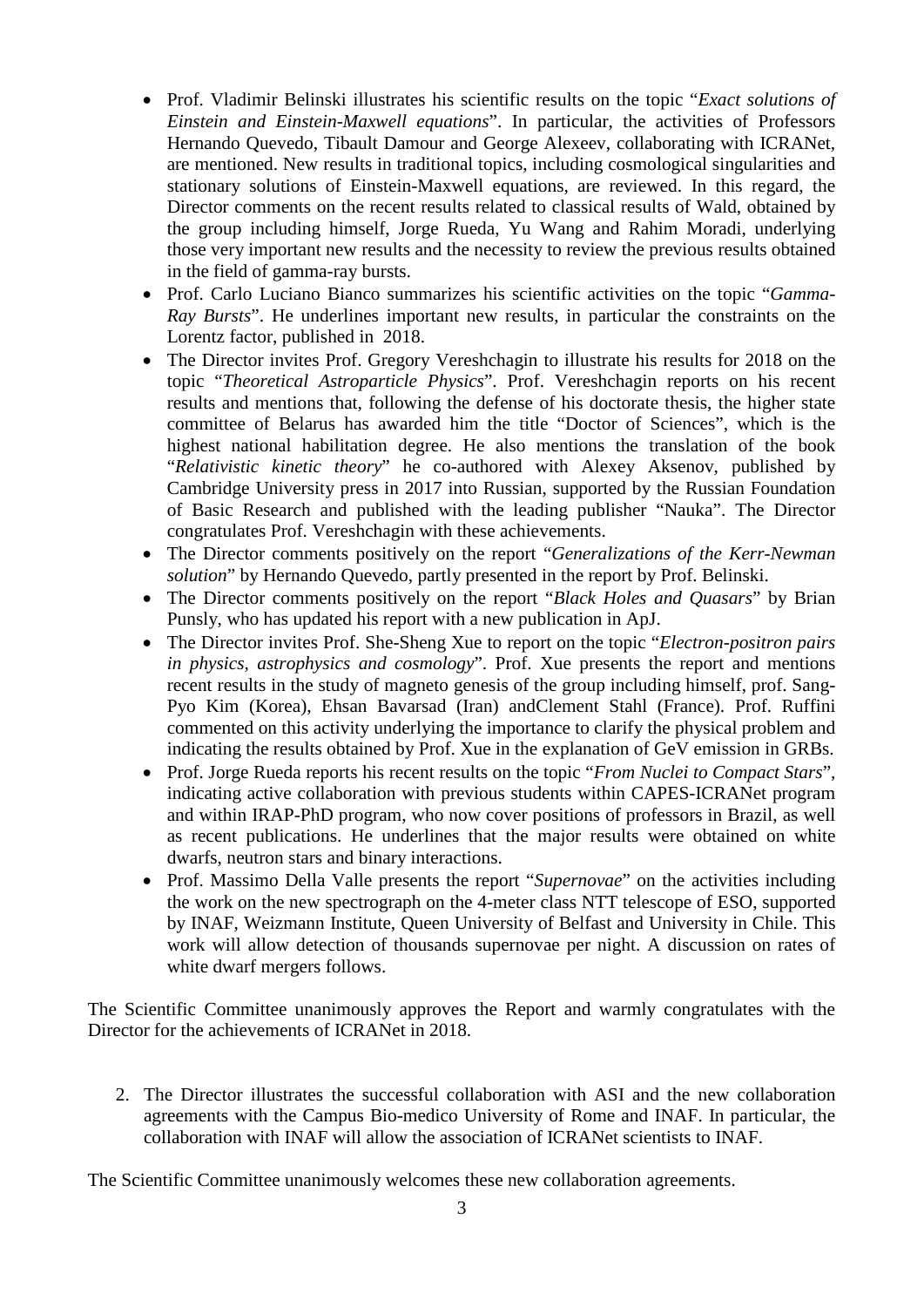3. The Director recalls that the offices of ICRA in the Physics Department of Sapienza University of Rome have been locked on  $5<sup>th</sup>$  November 2018, and that all belongings of ICRA and of the associated researchers have been removed between December  $27<sup>th</sup>$  and January  $3<sup>rd</sup>$  without any official communication of their storage place nor of their safeguard. This was justified by Sapienza with the termination of the agreement between ICRANet and Sapienza. The President of ICRA objected that ICRANet activities in those offices, which were used by ICRA without any interruption since its foundation in 1985, already stopped since the end of July and that therefore the action of locking them was unjustified. The scientific activities, as well as the teaching activities within the IRAP-PhD program, of ICRA in Sapienza University were blocked.

> The Director also recalls that, in spite of the very large scientific activities of ICRANet and ICRA during 2018, manifested by one hundred of papers published in international Journals, one paper was jointly published by ICRA and ICRANet on Journal of Cosmology and Astroparticle Physics in which the LIGO-Virgo results on the direct detection of a gravitational wave, published in Physical Review Letters, were shown to be not reliable in view of their contradiction with basic physical principles. He recalls as well that the Physics department of Sapienza is hosting a "programma di eccellenza" of Minister of Education, University and Research (MIUR) on gravitational wave physics, and that therefore it is unfortunate that ICRA activities within Sapienza have been blocked in a moment when the dialogue with ICRA scientists could be extremely profitable for the necessary clarifications and scientific progress on this matter.

> The Director announces the intention of the President of ICRA to send a letter to inform the MIUR of this situation and to ask for the needed support:

- a) It is inappropriate that the qualified scientific dialogue on such fundamental issues is hampered in an university, and the corresponding scientific and teaching activities should be urgently restored.
- b) The files and properties of ICRA, which includes the personal assets of the ICRA affiliates as well as the files of joint activities with ICRANet which are inviolable, include also the scientific memories of the most prominent scientists working in Astrophysics worldwide in the last 40 years. In addition to their scientific correspondence, their signed inscriptions are recorded on the walls of room G9 of ICRA. All these precious documents and testimonies should be preserved as a cultural heritage of humanity under the protection by UNESCO.
- c) All the properties of ICRA and documentation, as well as computers and personal properties of the ICRA affiliated scientists, should be returned and the conditions for teaching and research within the IRAP-PhD in an ICRA seat should be promptly reestablished.

The Director proposes to send a letter to the President of the European Physical Society as well as to the President of the American Physical Society, signed by him as a Founding Member of the European Physical Society and as Fellow of the American Physical Society.